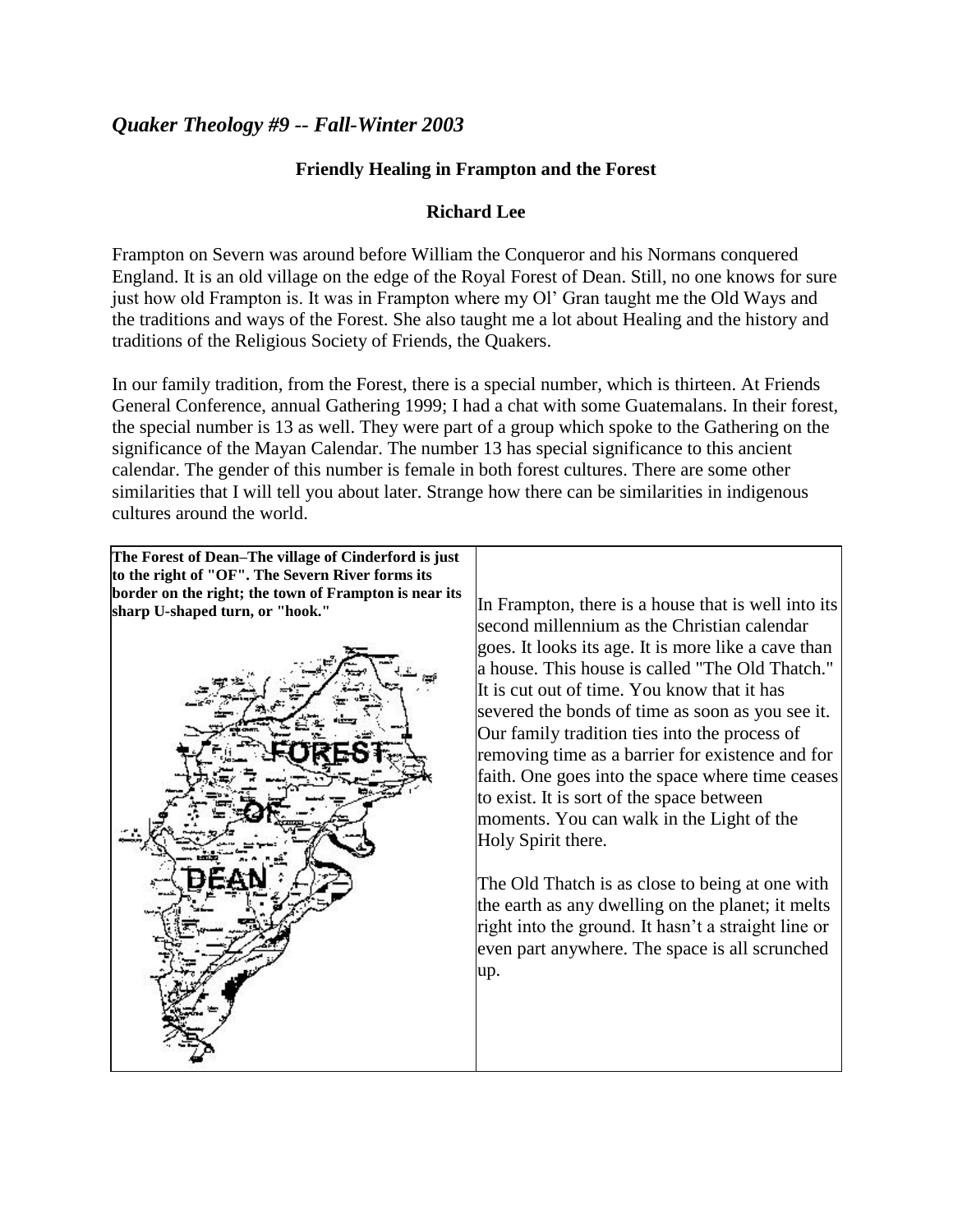The Old Thatch is as close to being at one with the earth as any dwelling on the planet; it melts right into the ground. It hasn't a straight line or even part anywhere. The space is all scrunched up. The doors were built for the shorter folks who lived back when the world was younger. It is a house which is hard for us more recent folks to get into and to get out of. To really see it properly, you have to "Ken" which means to look at it with a Spiritual vision that focuses on what often appears to science, to be peripheral realities. This is where the Inner Teacher, the Seed of Christ resides.

Those who live in The Old Thatch and in Frampton in general, make do with the various odd quirks. Folks don't appear to be too eager to leave either place any time soon. It is a good healthy place that acts like it expects to be around for awhile longer yet. There is healing energy in its midst and it has a loving soul. Healing happens more readily in a space cut out of time and healing is attracted to a loving soul wherever it resides.

My Ol' Gran lived the majority of her adult life as part of a small Quaker enclave in Cinderford, which is more or less in the center of the Forest of Dean. When I spent time with her she was living in Frampton and we made day trips to Cinderford. For most of my youth, I addressed letters to: Jubilee House, The Street, Frampton on Severn, England. I always wondered what it was like there. Over the years, I came up with all kinds of Jubilee sorts of houses. Some of the houses were quite grand, some were small, but all were uniquely different from houses in my hometown in rural Michigan.

When I finally went there in my late teens, Jubilee House was even more magical and mysterious than I had ever imagined it to be. It too, like The Old Thatch, had managed to sever some of the bonds that tie us down and keep us in our place. Jubilee House looked like it was half of the time, somewhere else. It could have been hanging out at the ocean side or in the exact middle of the Royal Forest. It just didn't seem to be all there at any given time. It was definitely having fun, wherever it was. It was just possible that it was off "Kenning" in some mysterious way of its own. Kenning as part of the Old Ways involves the intense stretching of one's senses to discern God's Holy Spirit or, its absence. The belief that God is fully everywhere, and in equal doses at all times, is not a belief of the Old Ways. Although it is true that God's energy is everywhere, sometimes it is only a faint echo.

When I first got a glimpse of it, Jubilee House was covered in blooming flowers of all sorts. There were lots and lots of crimson roses climbing up trellises. There were also several special nooks formed by the growth of older lush plants. Perhaps, because Jubilee House might have been in more than one place, at any given time, it was hard for me to look it straight in the eye, so to speak. It was more than it seemed to be and you had to use your Kenning knack to see what was what. All of the plants everywhere, both outside and in, made the house look like it too was growing and alive. We don't have any places like that in Michigan that I've been able to discover; although we have some lovely orchards.

Gran's theory was to let a plant grow mostly where it wanted to grow. She was not very big on intervention in terms of pruning. Her plants had personalities, likes and dislikes. Her idea was to give the plant what it liked. Gran would rather encourage it to grow where it already wanted to grow, and to then see what happened. She didn't like forcing it to grow or forcing it not to grow,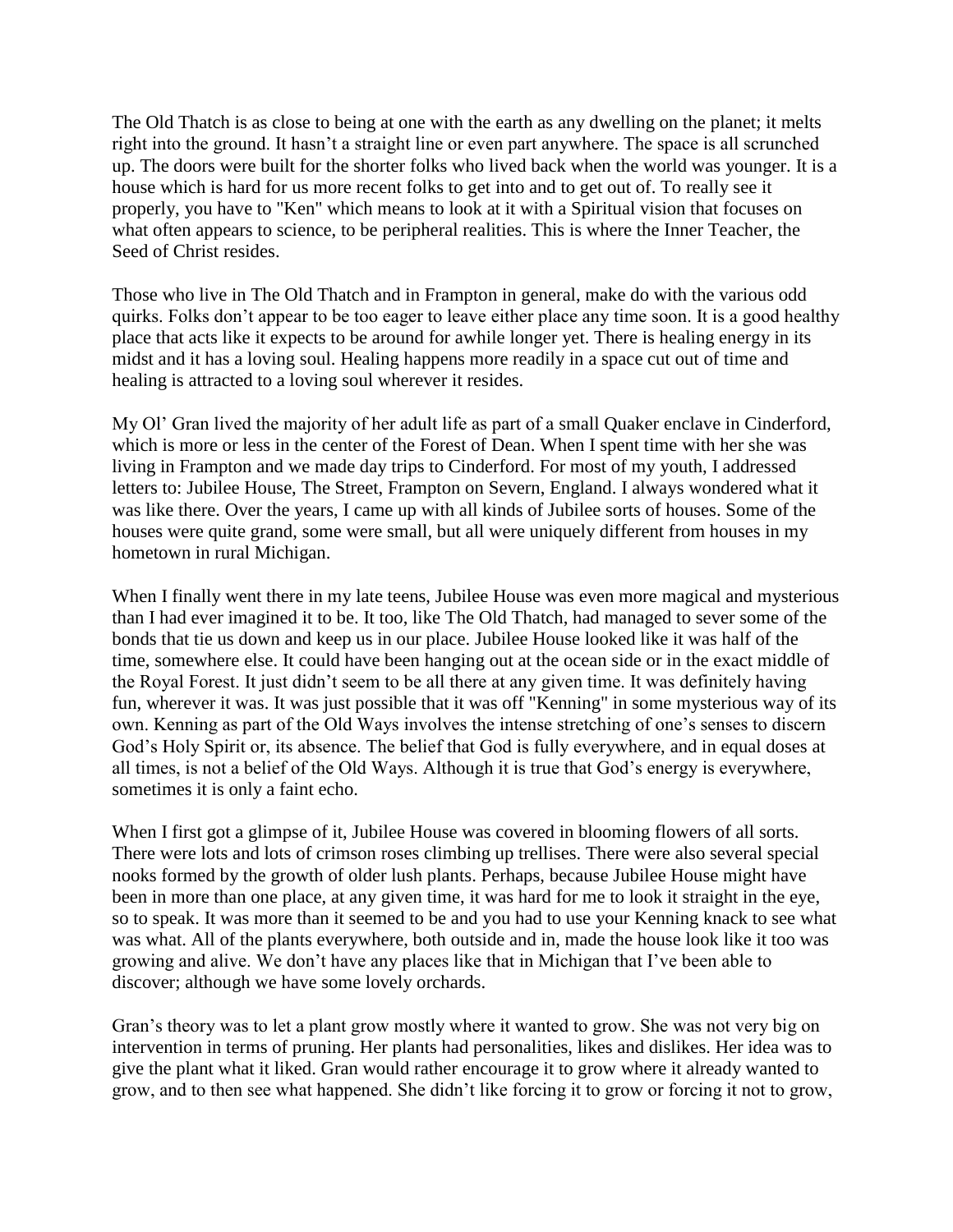as the case may be. Her most beautiful plants were like that and you learned to go with the flow, so to speak, when residing at Jubilee House. This was part of the ancient ways in which I was trained. Healing is to discern what, if anything, one is led to do as an intervention. Sometimes the intervention is more psychological or spiritual than it is physical, (physical, in the sense of the use of herbs or whatever). Gran's specialty was in healing plants; which was a challenge she said, because what plants spoke was always faint.

Her plants were her friends and allies; they helped her to do her work in life. Nowadays, we are beginning to see herbs as our friends and allies. We could expand that to include other plants as well. A plant can be a friend and yet not be healthy to consume. Some plants can do energy work; or provide protection, companionship, or solace. The Guatemalans were big in seeing Forest plants as allies as well. Sometimes plants can heal, sometimes they can foretell future tendencies in the natural realm as well as in the realm of human affairs.

Gran believed that you just don't violently attack your friends and allies, no matter how much better you might think that they would be if they had a major overhaul. Work with nature and work with energy, not against either one, was her rule. Always, you had to Ken just what, if anything, you needed to do. The Friends, Quakers, call this "Expectant Waiting" or, in some cases, "Way will open." Gran said that Quakers excelled at this type of Kenning. Friends acted out of unity and from the Holy Spirit producing that unity. For Quakers, Kenning is therefore, corporate and is called a Gathered Meeting, a meeting for worship where the Holy Spirit is so strong that it is palpable.

Jubilee House never looked quite the same way twice. It was always growing, evolving, and shifting. It was 500 years old, and the light always glimmered around it. It did what it did, *just so*, in order to help Gran in her Quaker healing work. There were such beautiful smells from those blooming plants. Out back, the smell of Rosemary could be so strong and clear at times, that it almost made me swoon. Jubilee House was an unusual and, at times, an overwhelming place. Yet it was old, and, friendly; with a secret celebration all of its own going on. Plus, it was in Frampton; and the village naturally aided the house in its Jubilee work. Often, the Friends stopped by, and sometimes they came over for "Healing Prayer" which also had its element of celebration. I now offer Healing Prayer to Quakers in the U.S. who want to know of our traditional way of Healing. The Holy Spirit moves mightily in our worship as it did when George Fox, James Nayler and Isaac and Mary Penington were healing folks.

My Gran said that James Nayler was a more successful and powerful healer than was George Fox. She said that George was jealous of James' gift and that at one point George even made James kiss George's foot. Gran was the first Friend to tell me about George Fox's Book of Miracles and what the Foresters thought about it. She said that George wrote the book, in part, to make himself look better than James. Gran said that James could bring back the dead and George couldn't do that. Nonetheless, George was a really good and great Quaker, but he was human like the rest of us. James, on the other hand, so listened to the Holy Spirit that often he didn't know where he was going or what he was doing from moment to the next. The Spirit led him and he followed. James Nayler walked in the Light a lot, but he was human, too. For the Foresters, folks were folks.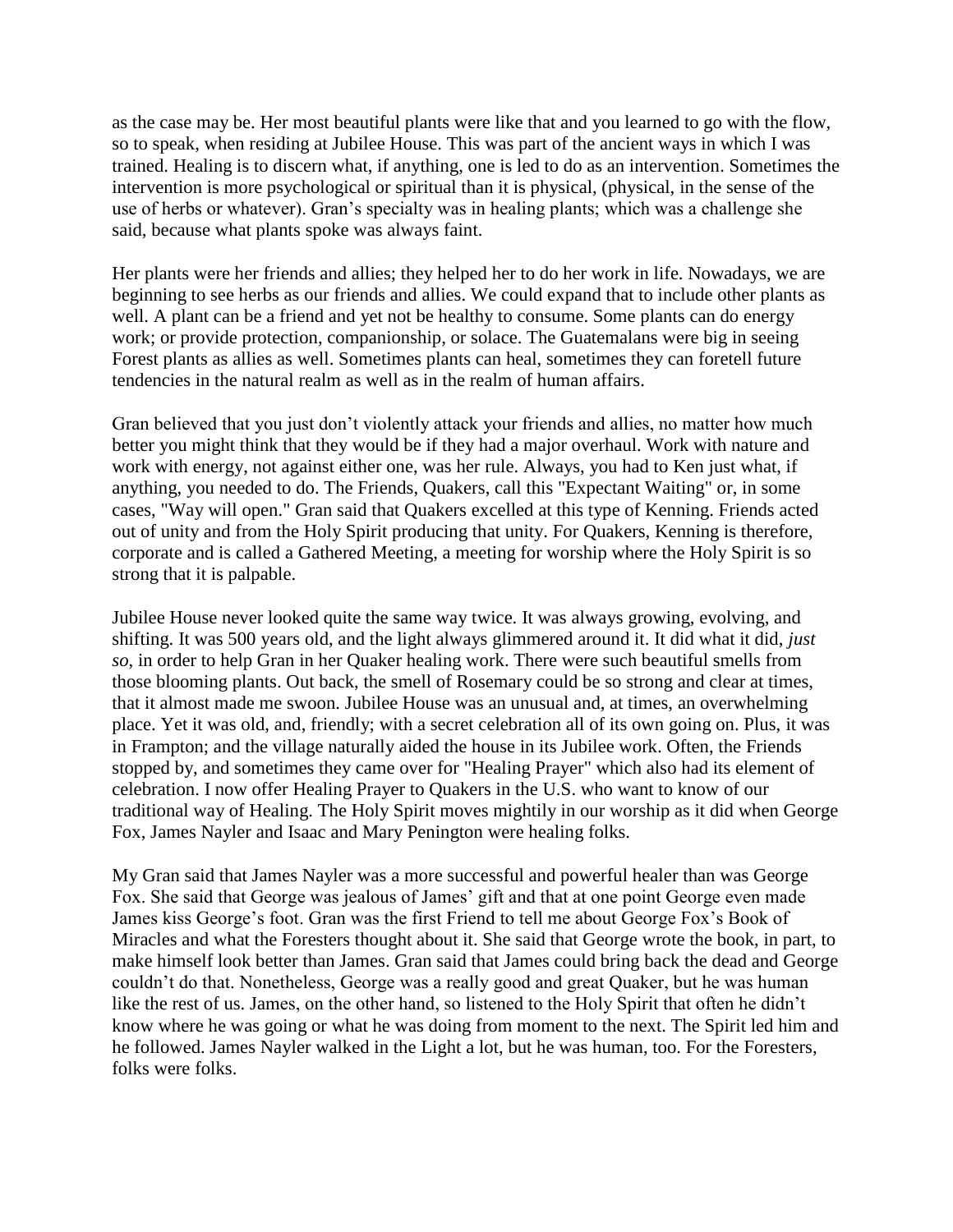Outback of Jubilee House, near the large Rosemary bush, was the herb garden. Faeries actually lived in this garden. They especially liked the Rosemary for a home, Foxglove as well. They weren't visiting or just there now and then; this was where they lived and resided. I never saw them myself. When I visited my Gran during my 20's, I had received a Bachelor's degree. At the University, I had been taught not to believe in such stuff as Faeries anymore.

Most of what I encountered with my Ol' Gran conflicted with my education; yet something was going on! I decided to put off accepting much of what I experienced; in order to figure it out at a later date. Some 30+ years have passed since first learning from my Gran. I have even more of a University education today; yet now accept what my Gran said and did. She was an honest and a wise woman. With all of our education, instruments and fancy stuff, we still don't know more than what the 'Old Ones' did. We just know things differently; we do not necessarily know more. Most folks can't even Ken decently. Certainly the Guatemalans weren't all that impressed with the gewgaws of modern western culture. They were happy to visit and happy to leave to go back home.

I did notice though, even back during my period of doubt, that the old, large, deeply green Rosemary bush quivered noticeably every time Gran talked to a Faerie there. But I never saw anything, except the odd quivering. However, there was that overwhelming smell of Rosemary and all those things that Gran told me that the Faeries told her. We did our daily activities based on the weather report provided by the Faeries. They were never wrong. The Guatemalans do a lot based on the information from their Good Folk as well.

My Ol' Gran learned a lot from the Faeries, she said. When folks ask me how my Ol' Gran learned the 'Old Ways.' I don't rightly know how to answer. She did learn a lot from her grandmother, Rose Edith, but then Rose Edith was a Hindu from far off India. She learned quite a bit from her mother and from her Welsh mother-in-law and from a host of relatives in the Forest. The Old Ways were as much a process as they were a set of learned pieces of information. Likewise, Quaker ways are often a process rather than a stated set of theological doctrines. The Guatemalans also have a way of listening, learning and doing.

Gran said that George Fox, the first Quaker, learned a lot from the Wise Ones of Old. He learned stuff from the folks at Pendle Hill. He also learned his herbal lore in Nailsworth, a short distance from Frampton. Gran learned herbal lore from her mother and she studied herbalism with a "man in Gloster." She also studied for awhile with a French Chef. Most of what Gran knew, the Faeries must have taught her. I know that the Foresters taught her a bunch, too. Our family have been healers in the Forest for a lot longer than The Old Thatch has been leaning into the earth. We pass on information to each other, but we learn new stuff as well. Quakers keep learning too. We Friends know a lot of stuff beyond our wisdom in being the first organized resistance to the great evil of slavery.

You see, I think that my Gran learned from all sorts of sources. She was even known to hang out with Gypsies! My mother says that back when they lived in Cinderford, she never knew who would be camped out on the sofa when she came home from school. A neighbor in Cinderford volunteers that if the police ever found anyone homeless, they took them to my Gran. Each of these folks were grateful for the love, food and care that was bestowed upon them. My Ol' Gran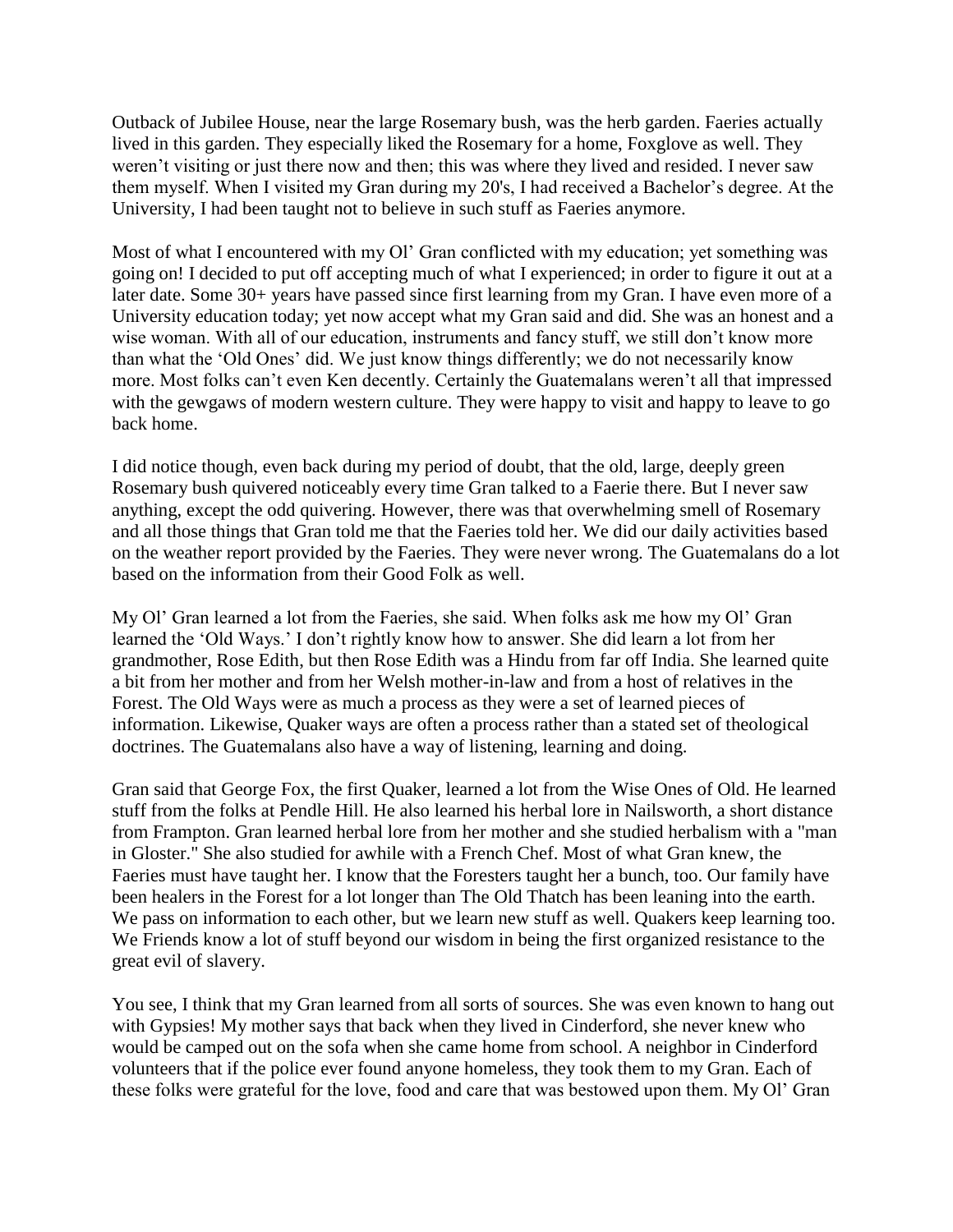naturally listened to what folks had to say. She expected people to be as truthful as she was; and I think that grateful people seldom lie to those who love, heal and help them. She learned a lot from the outcasts of society and from those who are marginalized. She also learned, through worshiping with Quakers, some of whom are also outcast and marginalized.

While Ol' Gran had lived in Cinderford in the Forest of Dean during most of her adult life, during those years I wasn't yet born. When I went to Frampton in the late 1960's, she had been there for about twelve years and my grandfather had been dead for about three of those twelve. Gran seemed to have been there much, much longer though. This no doubt was because she had been born and raised in that village. Also, our family had been there for longer than anyone could remember. In good Quaker fashion, though, most of the family graves remain unmarked.

Frampton was a place where time was hard to reckon. It often felt like the whole village was cut out of time, just like The Old Thatch was. Indeed, time seemed to be irrelevant in some ways. Folks could reckon when Frampton Feast was for the coming year, but it was hard to know just how many years there had been a Frampton Feast. Now-a-days, Frampton is a bit more integrated into today's world. Yet . . . when you walk down the lane between the line of ancient beech trees that lead to the church . . . it is quite possible to lose all track of time, place and condition. Guatemalans in their forest reported a similar quality. They also have the same tradition that healing is unique and therefore different for each individual. There is no standard pill or Chemist's dose for ailments in either Forest culture. The Guatemalans also really liked Healing Prayer when they worshipped with us. I remember their gentle and yet steadfast way of being in worship with Friends.

Those ancient beech trees in Frampton leading down the lane to the church are huge and have an immensely patient quality to them. The air is very fine and the lane is shady and quite. You can walk back into times that used to be, if you want to, while you are there. It is a good place to think deep thoughts and to figure out life. Elves hang out there all along that lane during full moon, but I don't think that they live there. My Ol' Gran did say, though, that it was best to leave them a crust of bread or a spot of milk, now and then, if you went down there often. She also had firm advice on how to harvest Elder flower during a full moon. Elder is a very special plant in the Forest tradition.

When my mother, as a child, used to visit her grandparents in Frampton in the 1920's and 30's she used to go down that lane too. It hasn't changed much, the ancient gate is still there with the same little roofed-over entry. My Mum doesn't much care for Elves or Faeries or anything to do with the 'Old Ones'. She doesn't believe in that stuff, even though she never got a college degree. My Gran raised eleven children beyond the ones she gave birth to, trying to pass on "the gifts". None of these thirteen were the one that was meant to receive the gifts in our tradition. When I showed up in the 1960's, it was clear that I was the one. Our family tradition has a tendency for the gifts to switch from the female to the male every seven or eight generations. I am a seventh generation, so it swapped to me. I am expected to pass on the gifts to a female in our family before I pass on.

My Great-Grandparent's house is still there, at the top end of the village away from the Beech lane. It is owned by other people now. It sits directly across from the large, imposing manor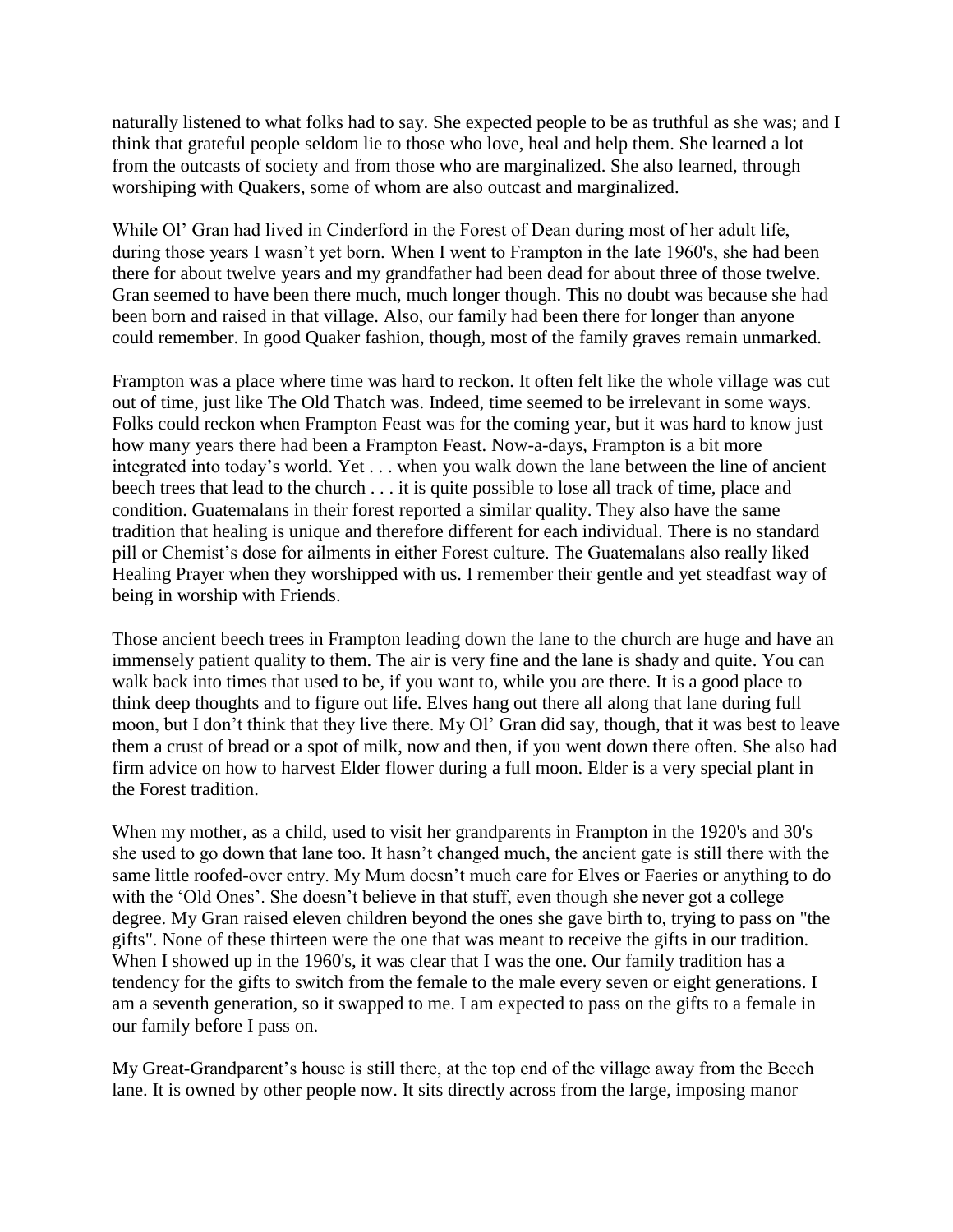house. This was, until recently, the home of the Clifford family. The Clifford who owns the manor is a Quaker now. We sat next to her in a Meeting for Worship in Oxfordshire. Strange how two Quakers from the U.S. end up in rural Oxfordshire, next to a Clifford from Frampton, who has turned the grand manor house into a free nursing home, for old folks from the village. Strange and marvelous Kenning on that event!

The Cliffords are about as old as Frampton. Some folks say that, like Frampton, they were around before William the Conqueror arrived. Others say that they came over with the Normans. What is surprising though is that they have managed to stay around all these years.

Maybe William left the Cliffords alone because Frampton is on the Severn River and close to Wales. Maybe, somehow the Cliffords managed to keep the Welsh at bay. Perhaps it was because the Clifford women were known to be great beauties. One of the Cliffords, Rosamond, was a rare beauty and Henry II's mistress. In the movie, "The Lion in Winter," Eleanor of Aquitaine, as portrayed by Katherine Hepburn, has choice words to say about Rosamond, Henry and sheep. I don't really know how they did it, but the Cliffords survived and there was always a male heir.

My family had been in service to the Cliffords off and on over the centuries. My Auntie Maggie was for many years cook to the old colonel at the manor. She made me the most delicious duck dinner that I have ever had when I visited in the mid 1970's. She talked a lot about the days gone by when she was cook at the manor. Maggie was a Millard by marriage. My Ol' Gran was a Millard, too, at least until she married my grandfather who was Welsh. There is more than one way to keep the Welsh at bay in the Forest, you can always marry one! Auntie Maggie wasn't a healer, but she was an excellent and loving cook.

My Ol' Gran loved the Welsh. She loved the Irish, too. She also loved the royal family. She loved the Jehovah Witnesses and the Methodists and the Hindus and the Buddhists, too! She never met a religion that she didn't like. Gran never met a religious person that she didn't like! Come to think of it, she never said anything bad about any individual. She did say, though, that the Nazis, as a group, had been 'bad', but she also thought that we all bore some of the responsibility for all that. She thought that the healing from the Second World War had only really just begun.

She said that she learned about God and about healing from our tradition, all of the religions; and she learned a bit from the Faeries, too. When I said, from my freshly educated point of view, that the different religions seemed to contradict each other all the time; my Ol' Gran simply said that they didn't really. She felt that mortal folks just didn't quite fully understand yet what God was saying. She was convinced that one day we would all understand God, but meanwhile we would just have to keep on trying. Most importantly she believed that we should give each other a hug whenever we disagreed. Hugs were healing. The Guatemalans gave me a hug, each one separately, not as a whole group. They are smallish folk and speak a language tied to the Mayans, (Ichu, I think), so we had ample time for hugs as stuff was translated from English, Spanish, or their own language and back again.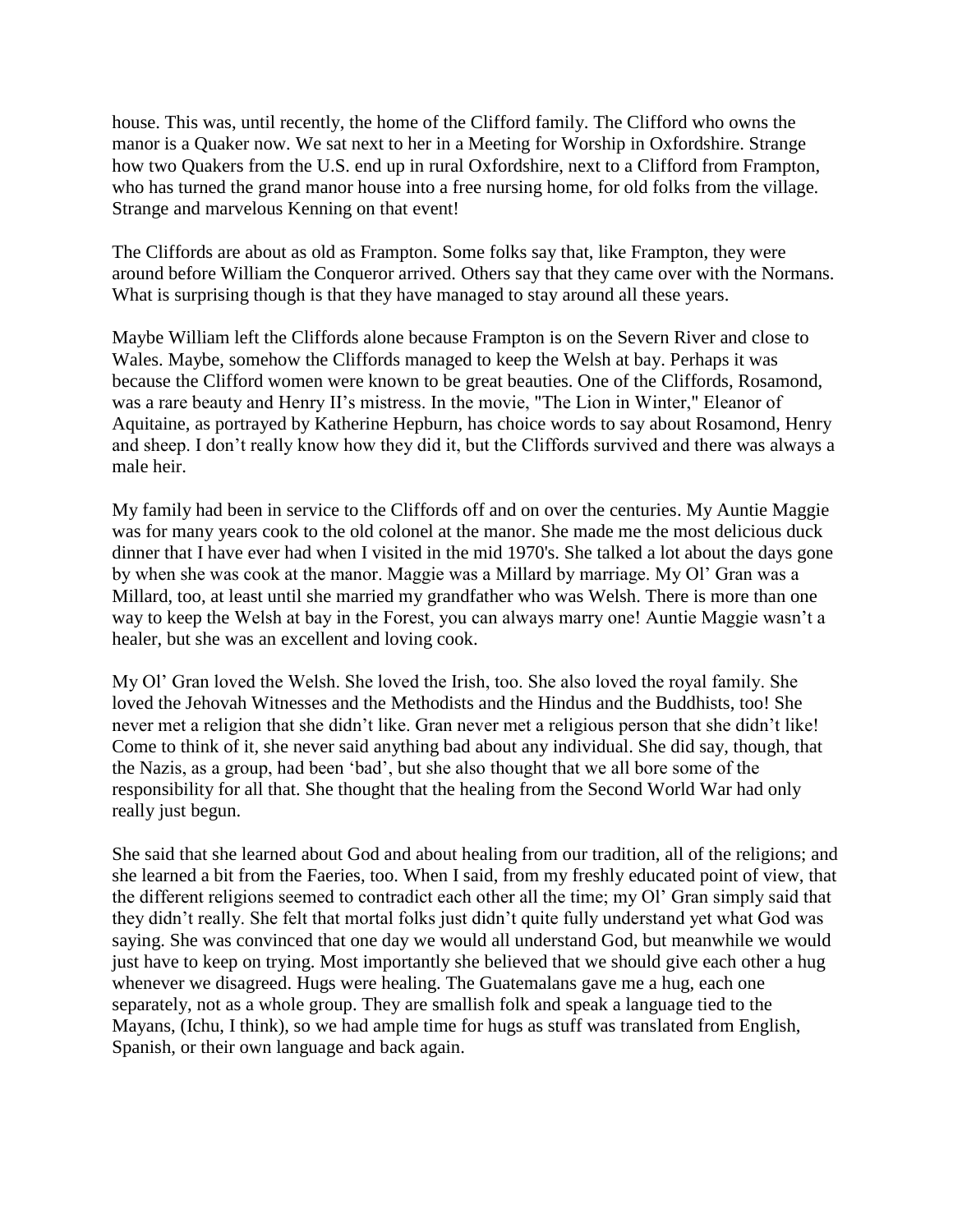My Ol' Gran especially liked Quakers and was seen as a Quaker Healer. My Ol' Gran was the first one to help me to understand the healing message, "There is that of God in everyone." We were standing next to that large deeply green Rosemary plant and I suddenly knew that she was right and that the spark of God was indeed inside of each and everyone of us. I could feel the truth in it all. She also said that Quakers worshipped in a circle because the Old Ones taught us to do that when we were just starting up. When George Fox was just starting his ministry, he worshipped with folks who were silently sitting in a circle waiting upon the Holy Spirit. Many of the folks, especially the women, were Kenning in that circle as they strove together to listen to what God had to say.

My Ol' Gran was well known as both a healer and an herbalist. As far as I could tell, being one, almost automatically made you the other. She was, also I think, a 'wise woman'. I'm quite sure that she was considered to be a wise woman in some sense by the villagers, because they were afraid of her. I remember going to a small shop to buy some eggs and a loaf of Hovis. When I was asked where was I staying in the village, I responded that I was the grandson of Mrs. Morgan who lived on The Street. Suddenly, everyone went silent and a few folks put greater distance between themselves and me. It felt very strange.

As time went on, I also noticed folks coming and asking my Gran for advice about all sorts of ailments and then going away in a sort of fawning fashion. I didn't rightly know what to make of it all, but Gran seemed to have a spot in the village that was carved out for her from times long, long before Frampton, the Cliffords and William the Conqueror. She also knew about May Hill and she had a few things to say about the "Old Ones" and May Hill. I think that all that probably makes her a wise woman. Certainly, I listened to learn all that I could, even if I didn't fully accept what she said.

May Hill is closer to the environs of Cinderford than it is to Frampton. But, on a clear day, if you walked down the grove of those ancient beeches . . . when you got up close to the church, and looked to your right, you could catch a glimpse of it. May Hill dominates the region and can be seen in different areas throughout Gloucestershire. It still has its ring of trees. My Ol' Gran says that the trees were never cut or burnt unlike other rings on other Holy Hills in England. She said that the folks who did the cutting and burning were too frightened to go to May Hill to do the deed. May Hill had a special power all its own and folks in the region recognized it. The Guatemalans liked high places as holy places as well. Their calendar was created on a high holy place.

My Ol' Gran talked about the persecution of the healers and the wise women of long ago. She said that when George Fox climbed Pendle Hill and had a great vision that the vision was due to the fact that Pendle Hill was a Holy Hill. She also said that it was fear that mostly caused the trouble and the burnings of the Holy Trees, so it was odd that fear somehow managed to save May Hill. Of course, the month of May was the time when May Hill was at its peak. It was a time of rebirth and renewal and a time when everything was fresh and green. It was an excellent time for healing and Kenning.

Sometimes everything was fresh and *blue*, because the bluebells in May could turn the green to blue overnight. I saw the bluebells in the Forest of Dean, over by Speech House, and air itself